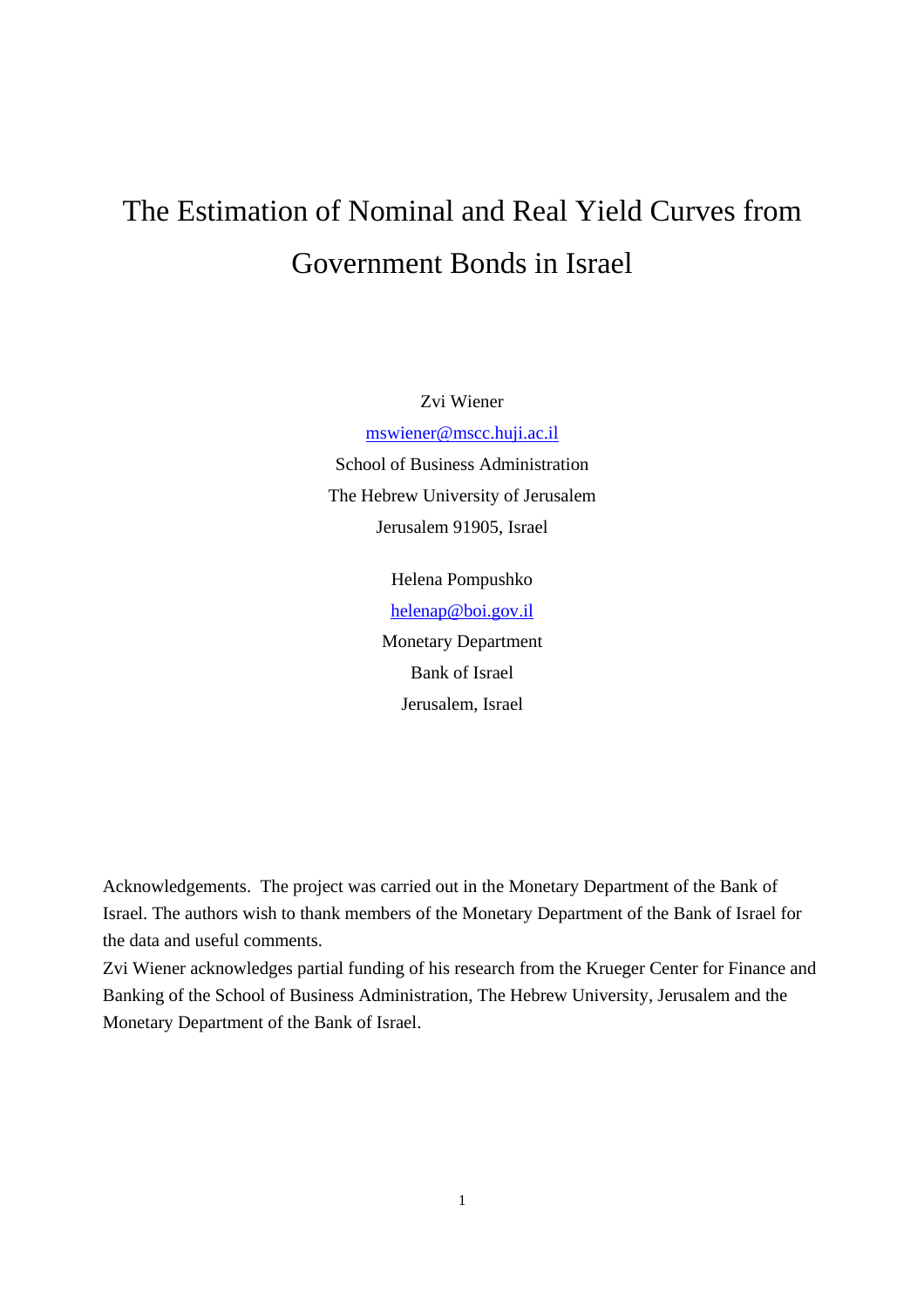## The estimation of nominal and real yield curves from

### government bonds in Israel

#### **Abstract**

We develop and test a mathematical method of deriving zero yield curve from market prices of government bonds. The method is based on a forward curve approximated by a linear (or piecewise constant) spline and should be applicable even for markets with low liquidity. The best fitting curve is derived by minimizing the penalty function. The penalty is defined as a sum of squared price discrepancies (theoretical curve based price minus market closing price) weighted by trade volume and an additional penalty for non-smoothness of the yield curve. We apply this method to both nominal and CPI linked bonds traded in Israel (some segments of these markets have low liquidity). The resulting two yield curves are used for derivation of market expected inflation rate. The main problems are low liquidity of some bonds and imperfect linkage to inflation in the CPI linked market. Usage of forward curves as the state space for the minimization problem leads to a stable solution that fits the data very well and can be used for calculating forward rates.

#### **1. Introduction**

The term structure of default free rates is a key element in economic and financial analysis that involves analyzing comparisons of payment streams over time. This term structure data is typically derived from traded government bonds. The term structure appropriate for discounting is based on the zero coupon equivalent yield. If the term structure is to be used in order to derive market expectations for specific time periods in the future, it should also allow for the smooth derivation of the corresponding forward yields. The task of deriving such a curve is much more complex in a relatively illiquid market with noisy data. This task is even further complicated when deriving the term structure of yields on  $CPI<sup>1</sup>$ -indexed bonds, due to the presence of indexation lags, as the CPI is announced once a month, on the  $15<sup>th</sup>$  of the following month. This time delay means that indexation is only partial for the most recent calendar period. The

 $1$  Consumer Price Index – the average level of consumer prices during the previous month which is reported on a monthly basis by the Central Bureau of Statistics.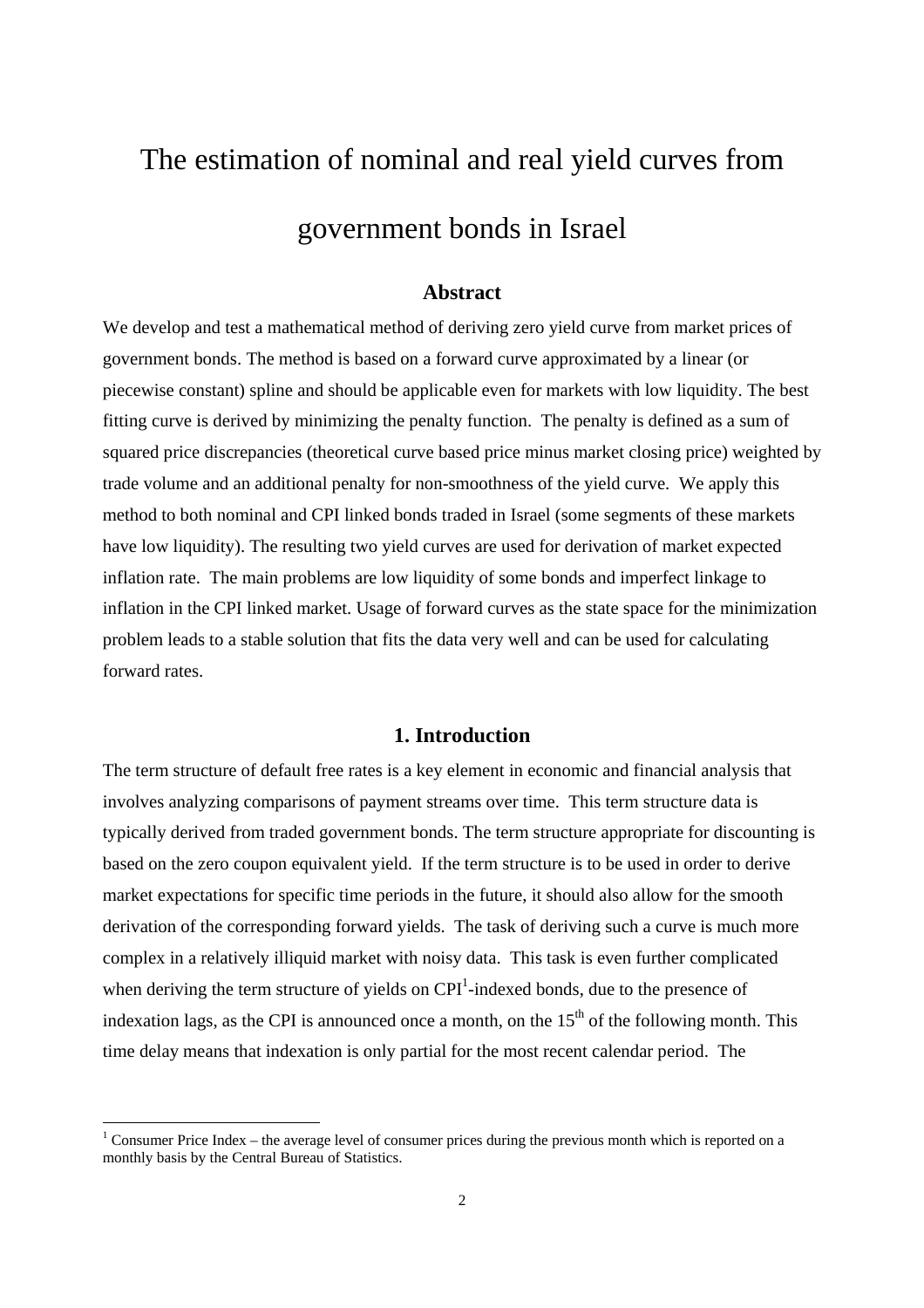combination of nominal and real forward rates contains information on market expectations of inflation. These rates reflect the basic discount factors used for pricing all fixed income securities.

There are several principal methods used for deriving the zero coupon yield curve. Many European central banks use the Nelson and Siegel (1987) method or its modification by Svensson (1994). However, the US, Japan and the United Kingdom use the "smoothing splines" method (see BIS paper no 25, Zero-coupon yield curves: technical documentation, October 2005). Many private companies supplying financial data also use variations of the spline method.

In this paper, we develop and test a robust algorithm that derives smooth zero yield curves from bond market data in Israel. The Israeli bond market is based on two main types of linkage – nominal bonds and CPI linked bonds. While the nominal bonds are relatively liquid, many segments of the CPI linked bond market suffer from low and time varying liquidity. The CPI linked yield curve is very important since in Israel significant parts of the economic activity (including many legal agreements) are linked to the CPI. The Bank of Israel uses the CPI curve for the derivation of market expected inflation. The zero-coupon yield curves are important input for all of the above. The method described below calculates these curves in a smooth and robust manner.

By smooth we mean that one can derive forward rates from the same curve and get reasonable results, even if the market is not very liquid (infrequent trades, low volume and slow adjustment of prices). By robust we mean an algorithm that does not suddenly change shape from one day to another due to technical reasons. We also expect the shape of the yield curve to be stable, relative to the input data set. For example, when dropping one bond with a small volume of trade we should not expect a significant change in the whole term structure.

The advantage of using the zero-coupon yield curve is that it allows an immediate discount of every single future payment. The alternative that is often used is based on yield to maturity. This yield can be calculated much more easily, but its use is very limited, as it is appropriate only for a given schedule of payments and can not be used for any other cashflow, (which differs either in the coupon amounts or in timing). Thus, the yield to maturity of a coupon bond is not a good measure of the time value of money and it should be stripped before it is used for discounting. The derivation of forward rates is a mathematical procedure that requires taking the derivative of the term structure with respect to the time to maturity. Thus any non-smooth yield curve will lead to artificial jumps in the forward rates and consequently to incorrect conclusions regarding market expectations.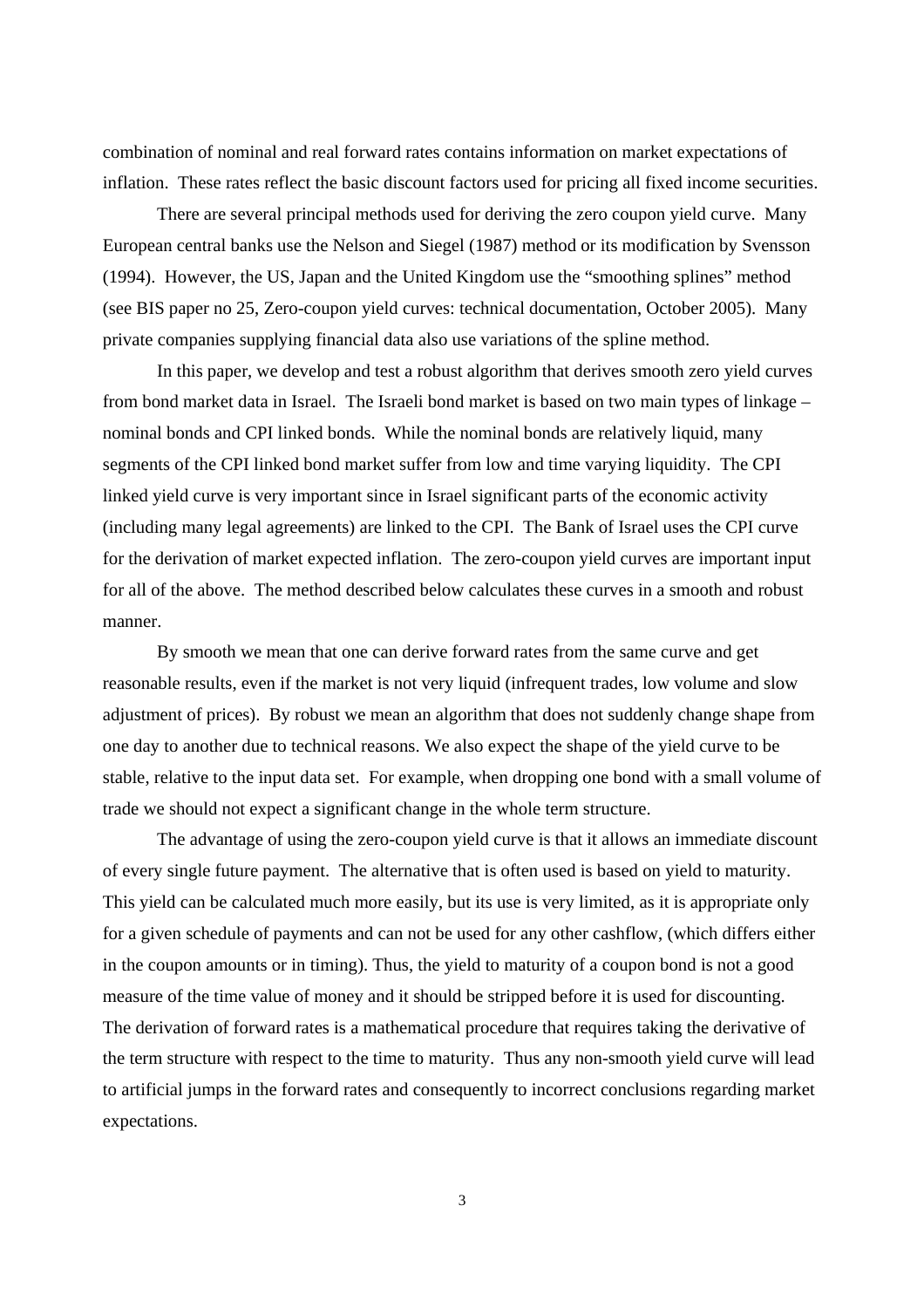The liquidity of the Israeli government bond market is low in some segments (short term CPI linked bonds for example). Thus the market data is often noisy and can not be used without taking this into account.

We describe below an algorithm that overcomes these difficulties as it searches for the best fitted yield curve based on forward splines, where the fitting penalty takes into account the liquidity of each issue. Moreover, for the CPI linked bonds we break up the holding period into CPI linked and unlinked periods and discount each cashflow appropriately.

#### **2. Government bonds in Israel**

The Israeli government bond market has (at the end of 2005) a market capitalization of 262B NIS<sup>2</sup> with an average daily trade volume in 2005 of about 1.1B NIS. In comparison, the stock market in Israel has a market value of about 506B NIS with an average daily trade volume of 965M NIS, the corporate bond market has a value of 105B NIS with an average daily trade volume of about 250M NIS. Most institutional investors rely on the government bonds as the core of their portfolios. There are 4 main types of government bonds issued in the local market. They are named Makam, Shahar, Gilon, and Galil. The table below summarizes their main characteristics. The shekel dollar exchange rate in 2005 was around the level of  $4.5$  NIS = 1 USD.

| Name   | Original     | Linkage    | Coupon           | Outstanding      | Average daily    |
|--------|--------------|------------|------------------|------------------|------------------|
|        | maturity     |            |                  | notional         | trade volume     |
| Makam  | Up to 1 year | nominal    | Zero coupon      | <b>NIS 71 B</b>  | <b>NIS 585 M</b> |
| Shahar | $2-15$ years | nominal    | Fixed, annual    | <b>NIS 89 B</b>  | <b>NIS 559 M</b> |
| Gilon  | $2-10$ years | nominal    | Floating, annual | <b>NIS 57 B</b>  | <b>NIS 163 M</b> |
| Galil  | $7-20$ years | CPI-linked | Fixed, annual    | <b>NIS 114 B</b> | <b>NIS 351 M</b> |

#### **3. Methods of calculating zero-coupon yield curves**

There are three types of methods used for the estimation of a zero-coupon yield curve from bond market data. The first one is based on an assumption of a parametric form of a yield curve. The

<sup>&</sup>lt;sup>2</sup> NIS stands for New Israeli Shekel which is the name of the Israeli currency, also referred to as the shekel.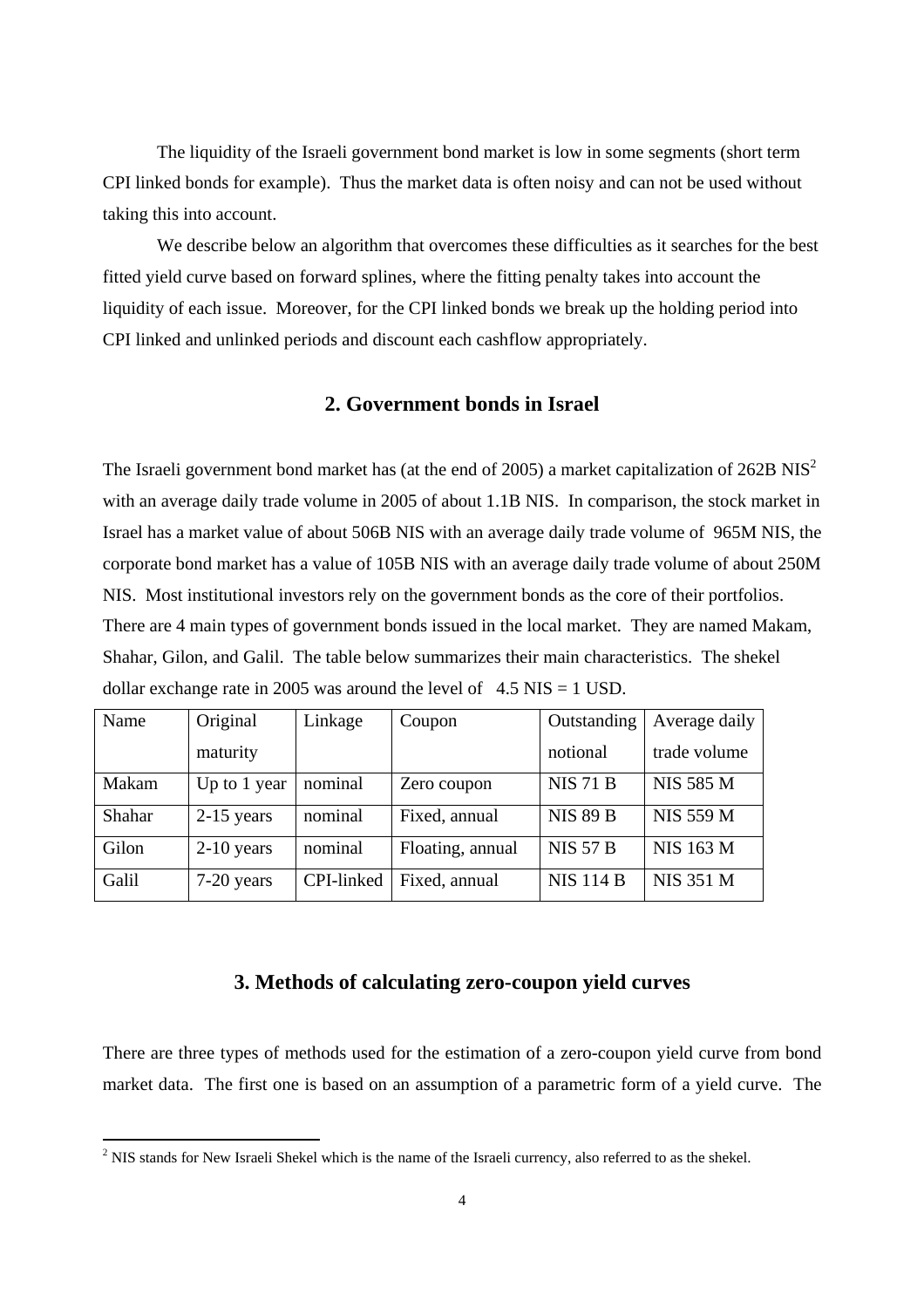most popular version of this method was developed by Nelson and Siegel (1987). This method assumes that the instantaneous forward rates take the following functional form:

$$
f^{NS}(t) = \beta_0 + \left(\beta_1 + \beta_2 \frac{t}{\tau}\right) \cdot e^{-\frac{t}{\tau}}
$$

Here  $\beta_0$ ,  $\beta_1$ , and  $\tau$  are parameters that determine the shape of the term structure. Although this functional form allows for several different shapes of the term structure, Svensson (1994) suggested a richer family with an additional term (and two more parameters).

$$
f^{S_v}(t) = \beta_0 + \left(\beta_1 + \beta_2 \frac{t}{\tau_1}\right) \cdot e^{-\frac{t}{\tau_1}} + \beta_3 \frac{t}{\tau_2} \cdot e^{-\frac{t}{\tau_2}}
$$

This form allows for two humps and it includes the Nelson Siegel model as a special case (when  $\beta_3=0$ ). The problem with the parametric methods like these is that the functional form assumed from mathematical convenience does not reflect the economic behavior of interest rates. Another problem is that a small change in a price of a long term bond can lead to a change of the short end of the derived zero-coupon yield curve for purely technical reasons. The third problem is that often the shape of the yield curve based on a parametric model is not robust and changes significantly after a relatively small change in prices.

 The second method is based on bootstrapping and can be used for a very efficient market only, where prices are observed simultaneously; there is a variety of liquid bonds with different maturities covering the whole range of time. This method is not appropriate for a smaller market with few bonds, suffering from low liquidity.

 The third method is based on splines (functions defined piecewise). This method was developed in Vasicek and Fong (1982), and Fisher, Nychka, and Zervos (1995). It is based either on a fixed or variable grid and an optimization procedure that minimizes some penalty functions.

The goal of this paper is to construct a robust algorithm for calculating the term structure of interest rates from market prices of traded government bonds. The term structure we are looking for is a zero-coupon term structure that can be directly used for discount factor. Moreover, we would like to have as a result a smooth term structure. The trade off between better matching market prices, robustness and smoothness will be described below. The algorithm is implemented for both nominal and CPI linked sectors.

We use a fixed time grid, and interpolate forward rates between grid nodes using a simple linear function.<sup>3</sup> Then, for any given set of key forward rates one can calculate the theoretical

<sup>&</sup>lt;sup>3</sup> The same method will work for other types of interpolation between nodes.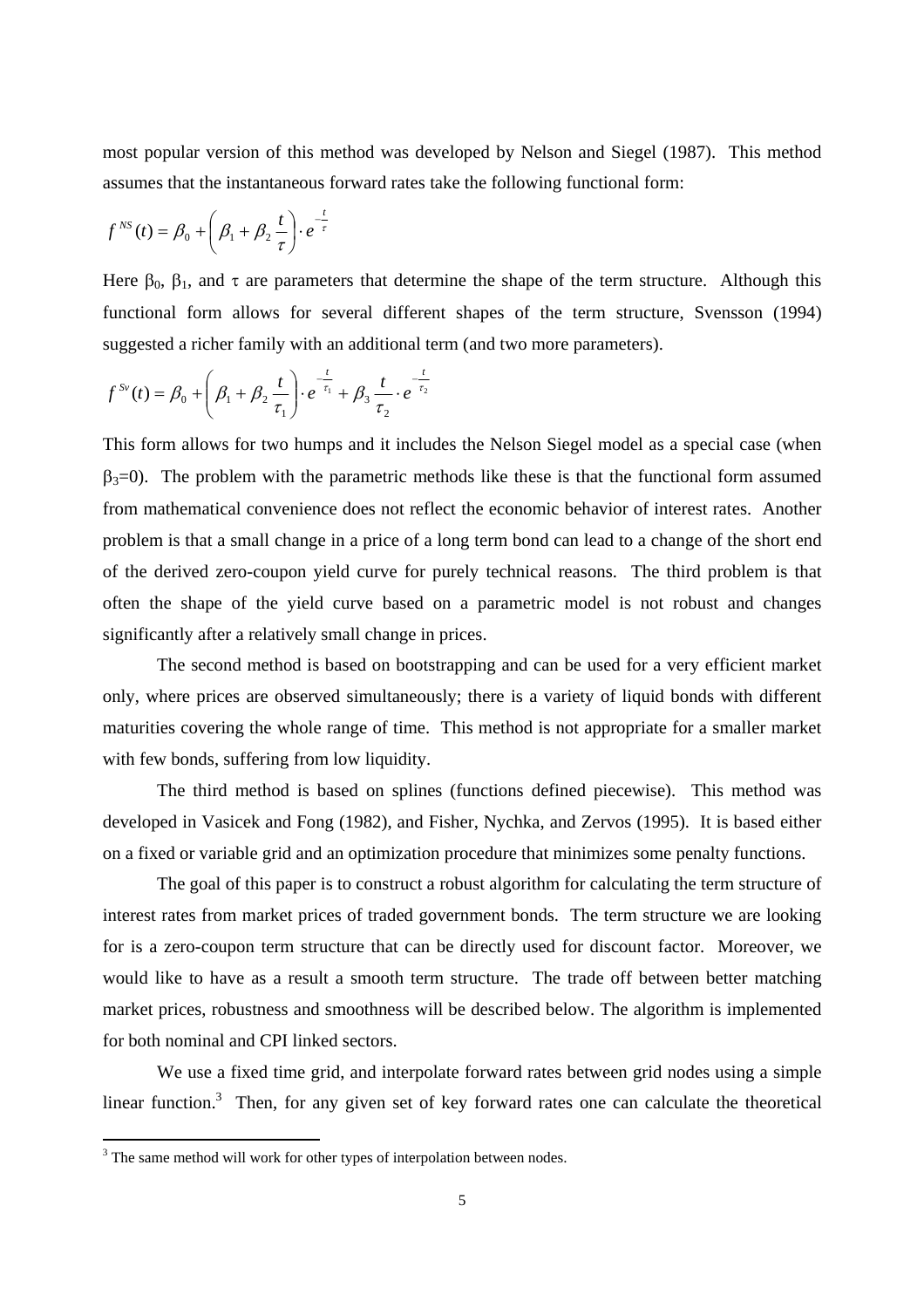prices and the degree of non-smoothness of the resulting curve. The minimization of these two penalties (with some weights) leads to the zero-coupon term structure of interest rates.

#### **4. Data**

The input of the model is based on the (almost) fixed data base of future cashflows that are reflected in the market price, the daily closing prices of government bonds, the volume of trade, and the anticipated inflation for the period between the last CPI report and the input date.

Due to low liquidity occasionally there are very noisy observations. We apply a filter that excludes any suspicious data, such as bonds that have negative yields, low trade volume, or very unusual price changes.

In order to identify unusual price changes, we analyze the history of each bond over 45-60 days, and calculate the canonical correlations of the past with the current change. This method uses the STATESPACE procedure of SAS and represents a stationary multivariate time series  $X(t)$ of dimensions R in the following form:

 $Z(t) = F \cdot Z(t-1) + G \cdot E(t)$  (AIC - Akaike's information criterion)

Where  $Z(t)$  is the vector process of dimension  $S=R+1$ . The first R components of  $Z(t)$  are in fact  $X(t)$  and the last component is the prediction of  $X(t+1)$  based on the history. F is an S-by-S transition matrix, and G is an S-by-R matrix calculated by SAS. E(t) is an R-dimensional noise independent of X(t).

The procedure fits a sequence of vector autoregressive models using Yule-Walker equations and selects the order for which Akaike's Information Criterion (AIC) is minimized (0.0001). After using this procedure, we have a residual for each price of each bond. We calculate the average residual for this date over all bonds and compute the ratio of the actual residual of a bond to the average of all bonds on the same date. If the ratio is greater than 3, we ignore this observation.

 Typically the daily set consists of 10-12 bills (Makam), 6-8 notes (Shahar), and 8-34 CPIlinked securities (Galil). The nominal bonds are almost always liquid, while CPI-linked bonds are less liquid, especially those with a time to maturity of up to two years. The CPI –linked bonds also have big price fluctuations (probably also due to illiquidity).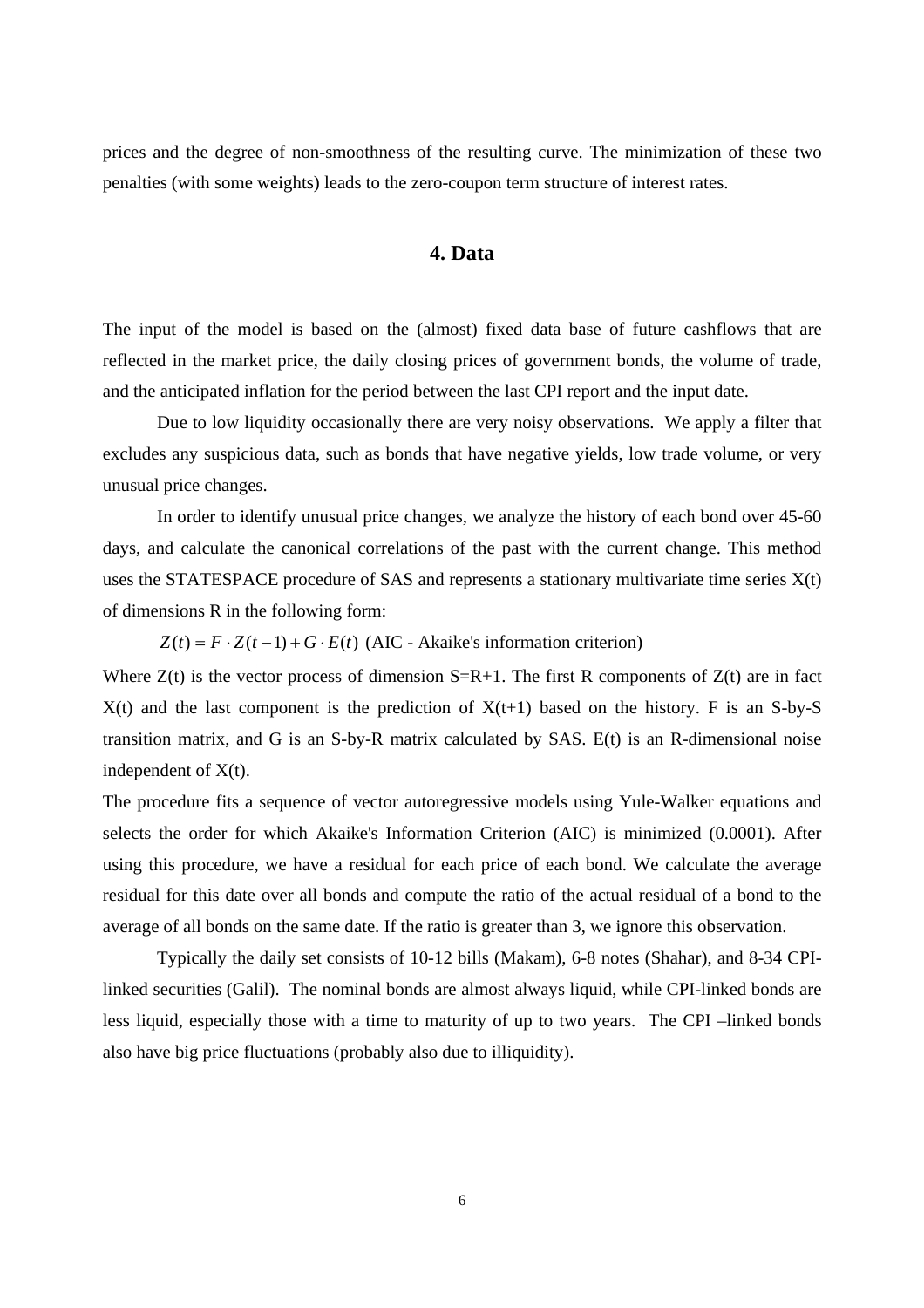#### **5. Description of the algorithm for the nominal yield curve**

For the nominal yield curve we use the following time grid:

 $(T_1, T_2, ..., T_N) = (0, 3M, 6M, 9M, 1Y, 2Y, 3Y, 5Y, 7Y, 10Y)$ . Define the yet unknown vector of forward rates by  $(F_1, F_2, ..., F_N)$ . Interpolate the forward rate linearly between the grid nodes by using linear interpolation. For  $T_i < t < T_{i+1}$  we have

(1) 
$$
f(t) = \frac{T_{i+1} - t}{T_{i+1} - T_i} F_i + \frac{t - T_i}{T_{i+1} - T_i} F_{i+1}
$$

An example of a graph showing piecewise linear interpolation between the nodes of the fixed grid is provided below, in figure 1. This graph is based on the following forward rates:

*F=(3.58%,3.84%,4.09%,4.32%,4.54%,5.53%,6.67%,8.82%,8.91%,6.82%).* 

The forward rates are shown as represented by the dots connected by the thin line and the spot curve is represented by the smoother, thicker line. The graph demonstrates the way that the spot curve is smooth, even when the curve of the forward rates is not.



Figure 1. Example of forward (thin) and spot (thick) zero-coupon curves as a function of maturity.

For this forward curve one can calculate the whole yield curve of zero-coupon interest rates by using the following formula (here  $f(\tau)$  are interpolated forward rates) as explained in Appendix B: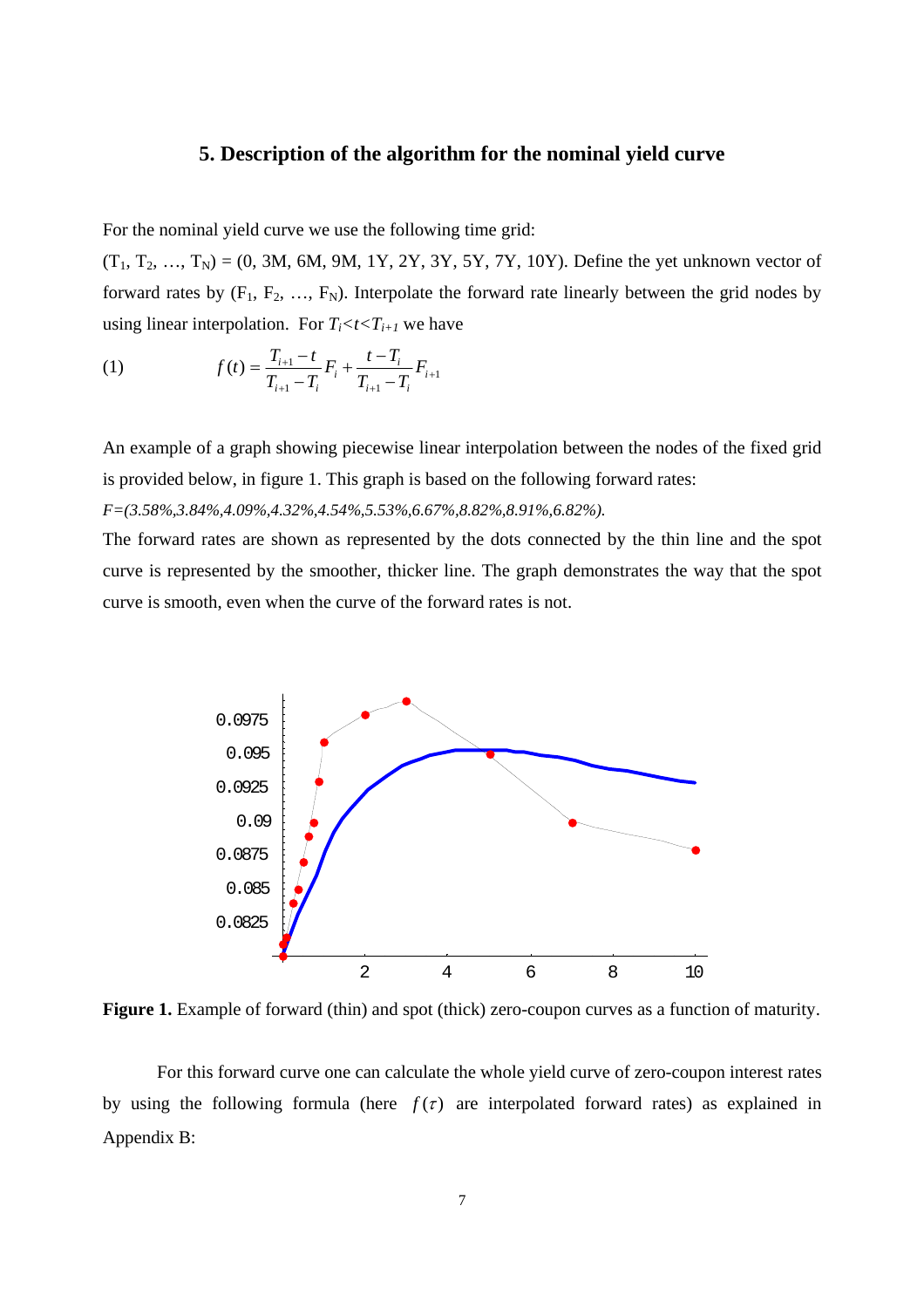(2) 
$$
r(s) = \frac{1}{s} \int_{0}^{s} f(\tau) d\tau
$$

Then, using this yield curve, one can find a theoretical price for every bond and compare the resulting prices with the actual prices on the Tel Aviv stock exchange. For each bond there will be some difference between the actual and predicted price. We use the sum of squares of all of these differences with weights as a first penalty function *P(F)*.

 We use the relative volume of trade as weights for the procedure. This automatically gives a higher weight to a difference between the actual and expected price for a bond with high liquidity. In fact we do not have to calculate the spot curve from the forward rates and then price all of the bonds theoretically. We price each bond from the forward curve directly using the following formula for a present value of one SHEKEL paid at time s:

(3) 
$$
B(s) = \exp\left(-\int_{0}^{s} f(\tau)d\tau\right)
$$

By working with fixed coupons, we can immediately price each traded bond by summing up its discounted cash flow. The total penalty of the first type is defined as:

(4) 
$$
P(F) = \sum_{bonds} \frac{trade \, volume_i}{total \, trade \, volume} (price_i(F) - market \, price_i)^2
$$

 The second type of penalty is a penalty for a non-smoothness of the forward curve. It is defined as

(5) 
$$
Q(F) = \sum_{i=2}^{N-1} \left( \frac{F_{i+1} - F_i}{T_{i+1} - T_i} - \frac{F_i - F_{i-1}}{T_i - T_{i-1}} \right)^2
$$

The formula above calculates the difference in slopes of the forward curve at each pair of consecutive segments as shown in the figure below.



**Figure 2.** The non-smoothness penalty  $Q(F)$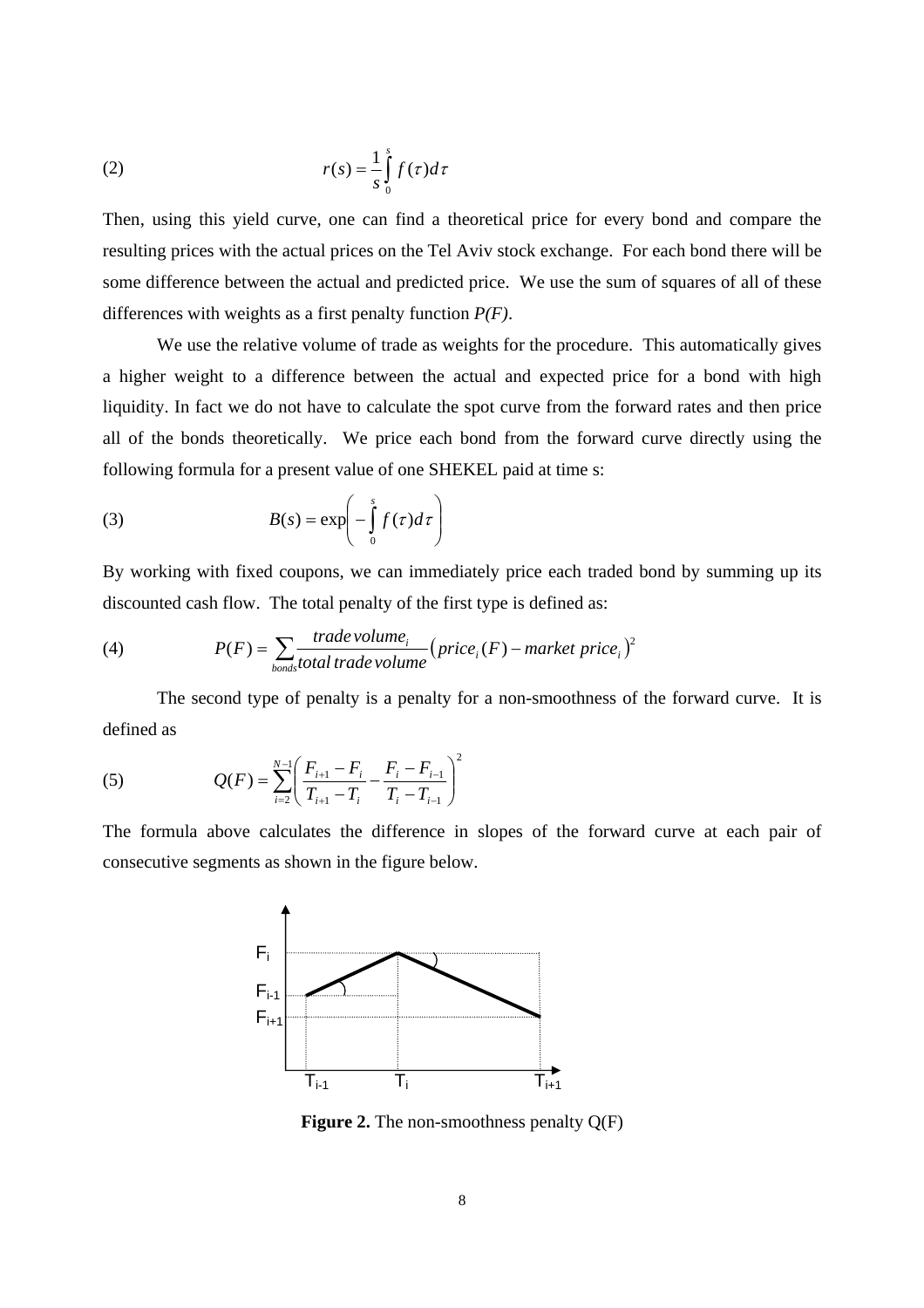In other words, this penalty measures something similar to the second derivative or degree of nonsmoothness in the forward curve. One can introduce weights for different time intervals. For example, one can demand more smoothness in the short segment or in the long segment of the term structure. In the current algorithm all weights are the same, but in fact the grid nodes are denser in the short part of the term structure, where the lack of smoothness typically takes place.

 For each hypothetical tem structure (vector F) we have two types of penalties. The total penalty is defined as

$$
(6) \hspace{3.1em} P(F) + w \cdot Q(F)
$$

Notice that the parameter *w* reflects the relative importance of smoothness versus price matching. A higher *w* corresponds to a higher importance of smoothness and a lower *w* corresponds to a higher importance of better price matching. Based on a set of experiments we have chosen the value of w to be equal 1, as this leads to a good balance of price matching and smoothness.

Now we perform a multidimensional optimization procedure in which we search for an "optimal" term structure that matches the two criteria simultaneously by minimizing the expression (6) over all admissible forward yield curves. A result of this minimization is a forward rate vector *F*. As soon as the optimal forward curve is found, one can calculate the spot curve, using (2). This gives the resulting nominal zero-coupon yield curve.

We observed several cases in which the optimization procedure is not well defined due to a high ratio of the biggest and the smallest eigenvalue of the matrix of second derivatives. In such a case we recommend using the conjugate gradient instead of the method of steepest descent (the gradient method).

#### **6. CPI linked bonds**

The CPI linked government bonds provide only an approximate indexation due to the fact that the CPI index is measured discretely with a time delay. In fact the "known index" is used each time that a payment occurs. This index is the one that was measured on most recent 15-th day of a month and it reflects the average price level during the month that ended 15 days earlier. For example, if a payment takes place on May 31, the index that was announced on May 15 will be used. This index corresponds to the average price level during the month of April. This creates a delay of approximately a month and a half.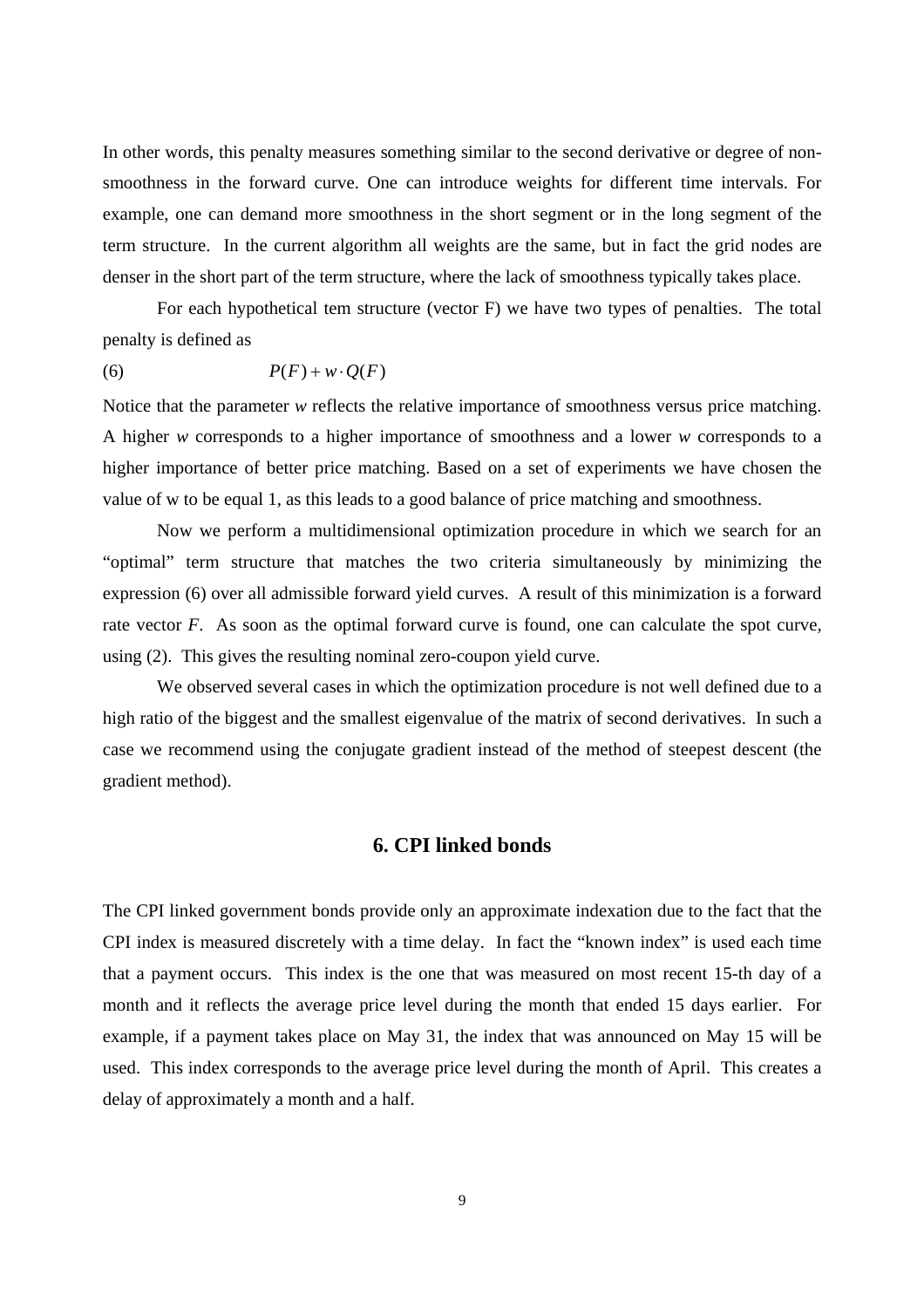A similar situation exists when we need to price a linked bond on, say May 10. Then the last reported index was announced on April 15 and it corresponds to the average price level of March. This can create a delay of up to two months.

 In general, at any date one can divide the indexation to three areas *a, b, c* as described in Figure 3 below. Here *t* is today, *c* is the payment date, *b* is the last CPI-linkage (i.e. payment at *c* will be linked to price changes up to *b*). Currently (at time t) the CPI index is officially known up to time *a*. The change of CPI between *a* and *b* will affect the payment but is not released yet and should be estimated, the CPI change between *b* and *c* will not affect the payment at *c* (but may affect later payments of the same security).



**Figure 3.** CPI indexation

One can calculate the present value of a single CPI indexed payment in two equivalent ways. First, as an expected nominal payment which is discounted at the nominal interest rate. In this case we have:

(7) 
$$
PV = A \cdot E \left\{ \frac{CPI(t)}{CPI(a)} \frac{CPI(b)}{CPI(t)} \right\} e^{-(b+c) \cdot r(b+c)},
$$

where *A* is the accumulated CPI index till time *a*. Here  $r(b+c)$  is the zero nominal yield to time  $(b+c)$  calculated by the algorithm described above. The equation (7) can be used to derive the expected price level at time *b* from the bond prices directly.

On the other hand, by discounting the CPI-linked payment at real interest rates, the payment can be valued in the following form:

$$
PV = A \cdot E \left\{ \frac{CPI(t)}{CPI(a)} \right\} e^{-b \cdot R(b)} e^{-c \cdot f(b,b+c)} =
$$
\n
$$
= \frac{CPI(a)}{CPI(0)} \cdot \frac{CPI(a+1M)}{CPI(a)} \left( \frac{CPI(a+2M)}{CPI(a+1M)} \right)^{\frac{N days}{31}} e^{-b \cdot R(b)} e^{-\int_{b}^{c} f(s)ds}
$$

here  $R(b)$  is the current zero-coupon real interest rate at time *b* and  $f(b, b+c)$  is the current nominal forward interest rate for the period starting at *b* and ending at the time of actual payment *b+c*.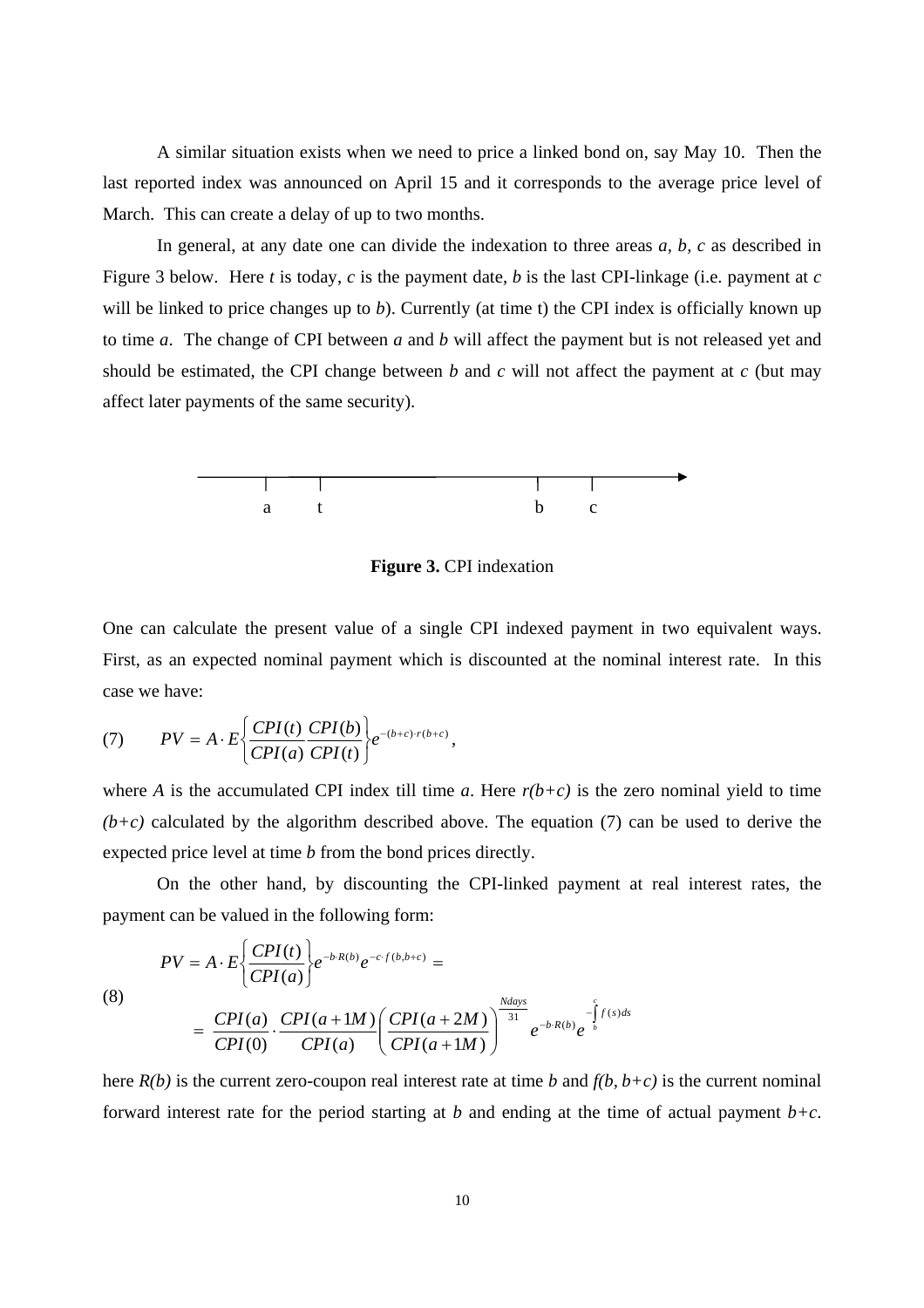Assuming that we have a reliable estimate of *CPI(t,)* one can use equation (8) in order to derive the real interest rates from the prices of traded linked bonds.

 Similarly to the unlinked bonds, we will use forward rates as a basis for a search for a real zero-coupon yield curve that reflects the observed prices and remains smooth enough. Notice that sometimes the payment is so close that *b* occurs before *t*, like in the figure below.

**Figure 4.** Another possibility of a partial indexation schedule

In this case we should change the pricing formula (8) to

(8') 
$$
PV = A \cdot E \left\{ \frac{CPI(b)}{CPI(a)} \right\} e^{-(c-t) \cdot r(c)} = A \cdot E \left\{ \frac{CPI(b)}{CPI(a)} \right\} \cdot e^{-\int_{t}^{c} f(s) ds}
$$

Notice that this can occur for a single payment of a bond. Here *r* is the nominal interest rate and *CPI(b)* is the estimated CPI index at date *b*. This means that at each date on which we wish to derive the yield curve, we use the estimated CPI index *CPI(t)* and the estimated CPI index for the last linkage date *CPI(b)* (typically the 15-th of last month). For example on August 3, 2005 we need to use an estimate of *CPI(03-Aug-05)* and estimate of *CPI(15-Jul-05)*. This means that we have to use the two estimates of the CPI by economists as input, one for the month after *a* and another for the month thereafter.

#### **7. CPI linked yield curve, algorithm**

The same time grid that we used for calculating the nominal rate is used for calculating the CPI linked yield curve, however, we included only the points on the grid which are one year or longer: (0, 1Y, 2Y, 3Y, 5Y, 7Y, 10Y, 15Y, 20Y). The reason for this is that there are very few CPI linked bonds with a time to maturity of less than one year.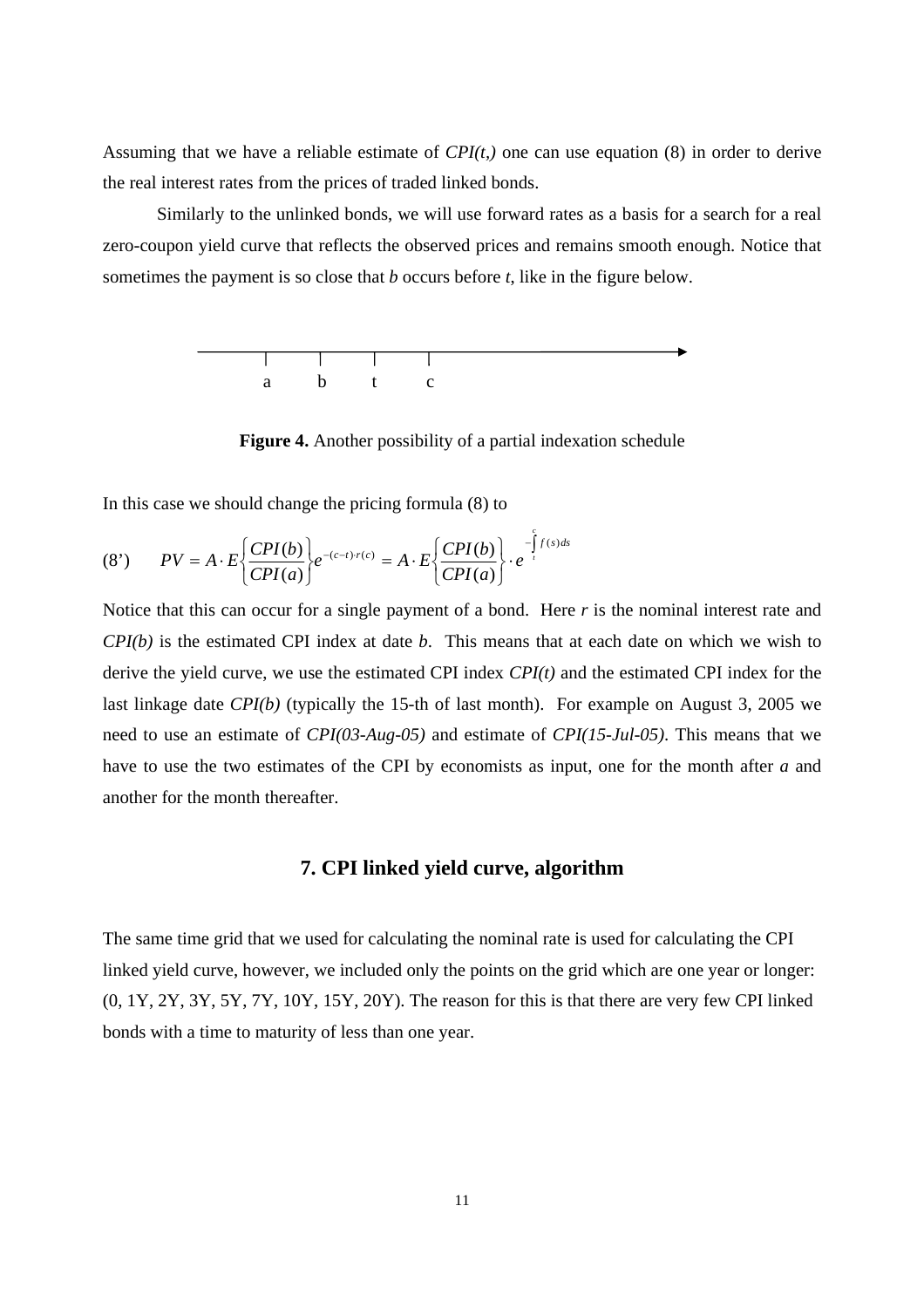Assume that we have already found the nominal yield curve (including forward rates) as described above. We will choose the same grid for the CPI linked yield curve.<sup>4</sup> Again, define the two penalty functions *PCPI* and *QCPI* so that *PCPI* measures the cumulative price discrepancy and *QCPI* measures the total degree of non-smoothness.

As in (6), the total penalty is defined as

(9) 
$$
P_{\text{CPI}}(F_{\text{CPI}}) + w_{\text{CPI}} \cdot Q_{\text{CPI}}(F_{\text{CPI}})
$$

A similar multi-dimensional minimization procedure<sup>5</sup> is used to derive the real forward rates. The resulting real zero coupon yield curve is constructed based on forward rates (again linearly interpolated between grid nodes).

 After a series of tests we conclude that a good balance of smoothness and price matching can be reached with  $w_{\text{CPI}}=1$ .

#### **8. Examples of the yield curves**

We provide below a few examples of the algorithm for the market data on selected dates. The figure below shows the yields to maturity of the Galil (big dots), the forward rates (thin piecewise linear line), and the resulting real zero coupon yield curve (thick line). All this is based on data from 30-Dec-04 (Figure 5) and 26-Jan-06 (Figure 6) using the weight of  $w_{\text{CPI}}=1$ .

<sup>&</sup>lt;sup>4</sup> Note that in reality there are very long CPI linked bonds (till 2024) and we do not have such a long nominal yield curve. We ignored all real bonds with more than  $T_N = 10$  years to maturity, unless longer nominal bonds are available.<br><sup>5</sup> Part of the problem here is that we minimize a function with a not well-defined matrix of second d takes place when some types of change lead to a very fast change of penalty, while others lead to a much slower change. There are mathematical methods, like conjugate gradient method that make the convergence significantly faster.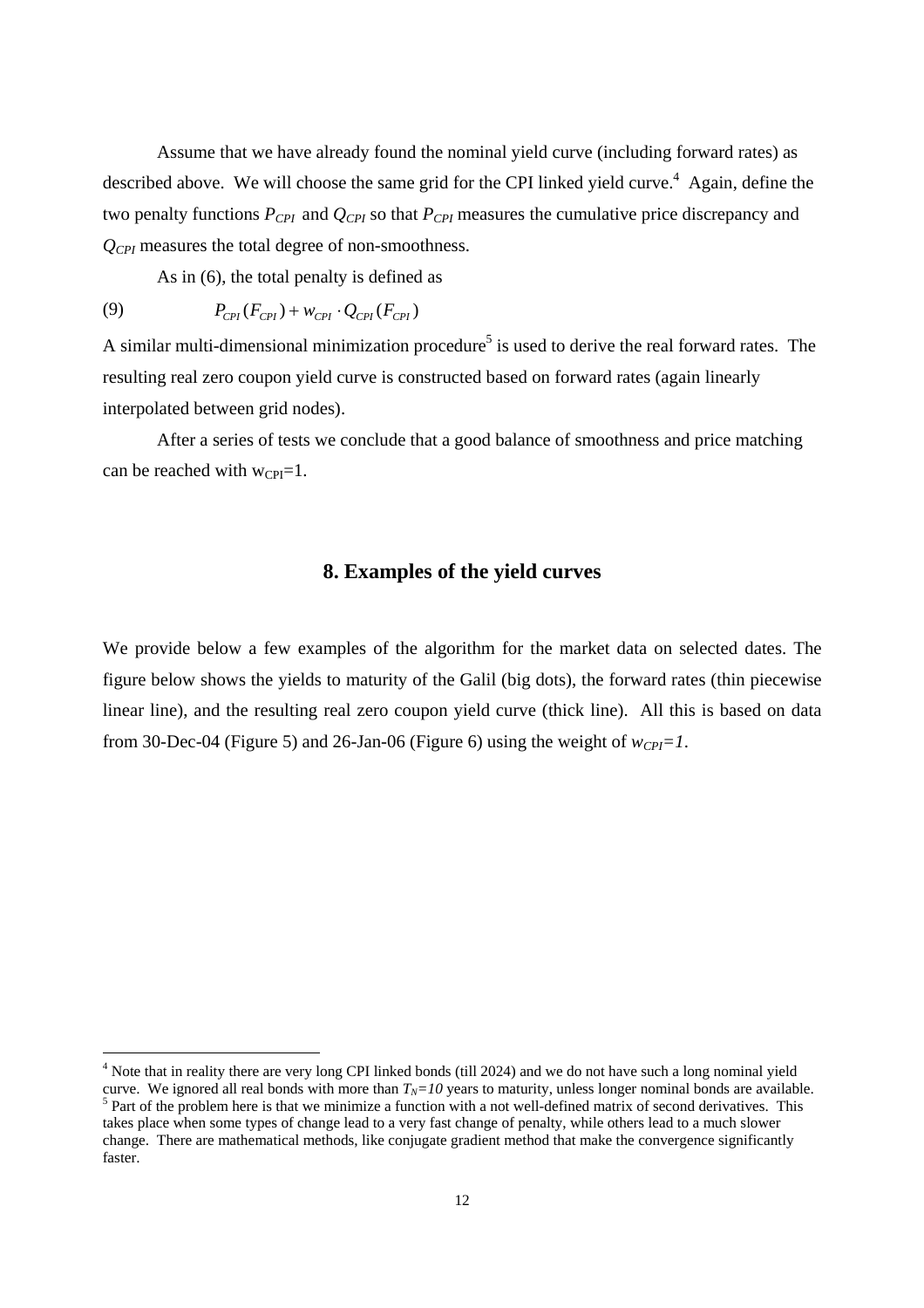

**Figure 5.** Forward (thin) and spot (thick) curves on 30-Dec-04 versus the naïve yield on government CPI linked bonds.



Figure 6. Forward (thin) and spot (thick) curves on 26-Jan-06 versus the naïve yield on government CPI linked bonds.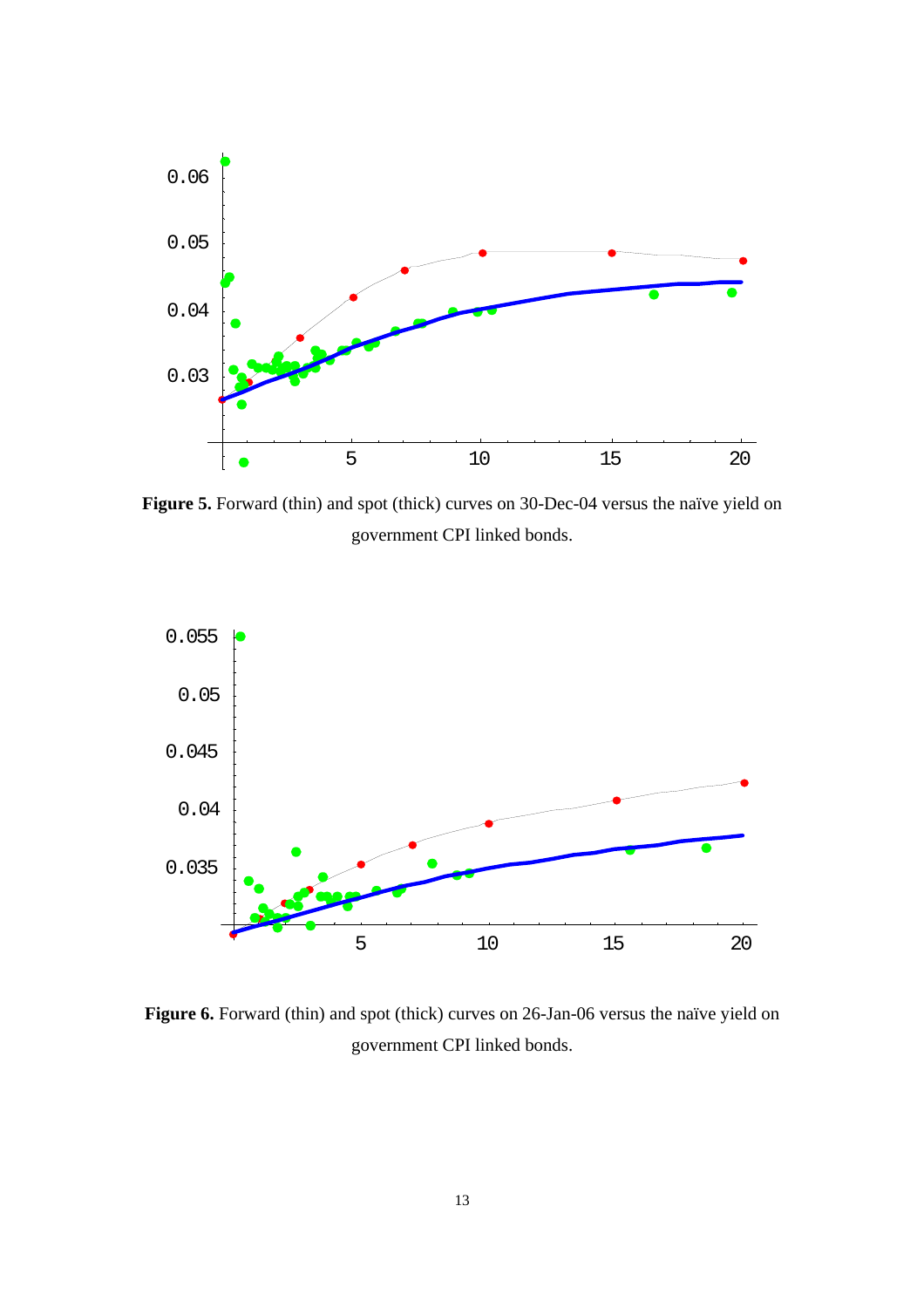#### **9. Conclusions**

We described the algorithm for the calculation of nominal and real zero coupon yield curves based on the market prices of actively traded government bonds. The algorithm was checked on a set of test dates. The results are stable in the nominal sector (where most securities have large volumes of trade) and less stable in the CPI linked sector (where there are many similar securities, but the volume of trade is significantly lower). We did not treat the problem of differential taxation.

 The methods described above were used for the time interval between 2002 and 2005. The results are summarized in the table below.

| Year | Average        | Average        | maximal<br>Average             | Maximal <sup>'</sup> | Maximal        |
|------|----------------|----------------|--------------------------------|----------------------|----------------|
|      | penalty $P(F)$ | penalty $Q(F)$ | price discrepancy <sup>6</sup> | penalty $P(F)$       | penalty $Q(F)$ |
| 1995 | 0.00019912     | 0.00004231     | 0.00271058                     | 0.00202867           | 0.00191745     |
| 1996 | 0.00061616     | 0.00038577     | 0.00301742                     | 0.00376206           | 0.04295497     |
| 1997 | 0.00036961     | 0.00012041     | 0.00268151                     | 0.00129135           | 0.0040675      |
| 1998 | 0.00044543     | 0.00037451     | 0.00392317                     | 0.00286292           | 0.03180163     |
| 1999 | 0.00030895     | 0.00020416     | 0.00317214                     | 0.00422597           | 0.01969284     |
| 2000 | 0.00015075     | 0.00005678     | 0.00220443                     | 0.00105488           | 0.00050604     |
| 2001 | 0.00009783     | 0.00063031     | 0.00168517                     | 0.00049505           | 0.01041794     |
| 2002 | 0.00052569     | 0.0008972      | 0.00312008                     | 0.0019481            | 0.01376081     |
| 2003 | 0.00029558     | 0.00020568     | 0.00225065                     | 0.00132057           | 0.00424967     |
| 2004 | 0.00006877     | 0.00012146     | 0.00128336                     | 0.00026141           | 0.00039588     |
| 2005 | 0.00006066     | 0.00011118     | 0.00104553                     | 0.0003632            | 0.00079519     |

| Table I. Nominal market |  |
|-------------------------|--|
|-------------------------|--|

**Table II.** CPI-linked market

| Year | Average        | Average        | maximal<br>Average             | Maximal <sup>9</sup> | Maximal        |
|------|----------------|----------------|--------------------------------|----------------------|----------------|
|      | penalty $P(F)$ | penalty $Q(F)$ | price discrepancy <sup>8</sup> | penalty $P(F)$       | penalty $Q(F)$ |
| 1995 | 0.00445278     | 0.00138223     | 0.03150984                     | 0.00788276           | 0.02491381     |
| 1996 | 0.00469162     | 0.00037321     | 0.03959047                     | 0.01228763           | 0.0065063      |
| 1997 | 0.00506843     | 0.00052505     | 0.04449232                     | 0.01081413           | 0.01506305     |
| 1998 | 0.00608959     | 0.00028228     | 0.03930329                     | 0.01731635           | 0.0028997      |
| 1999 | 0.00565758     | 0.00047301     | 0.03164155                     | 0.01222326           | 0.00615298     |
| 2000 | 0.00651909     | 0.0005244      | 0.03548496                     | 0.01477713           | 0.01517334     |
| 2001 | 0.00474502     | 0.00000417     | 0.03116842                     | 0.01126441           | 0.00019656     |
| 2002 | 0.0065881      | 0.00004717     | 0.03065667                     | 0.01998013           | 0.00631004     |
| 2003 | 0.003049       | 0.00000819     | 0.01763947                     | 0.01298504           | 0.00051435     |
| 2004 | 0.00253383     | 0.00001512     | 0.01528335                     | 0.01352882           | 0.00062942     |
| 2005 | 0.0027984      | 0.00005492     | 0.01271862                     | 0.02142882           | 0.00303158     |

<sup>&</sup>lt;sup>6</sup> We take the maximal price discrepancy in percents each business day and take the average of this number over the year.<br><sup>7</sup> Mex

Maximal daily penalty over a specific year.

<sup>&</sup>lt;sup>8</sup> We take the maximal price discrepancy in percents each business day and take the average of this number over the year.<br><sup>9</sup> Maximal daily penalty over a specific year.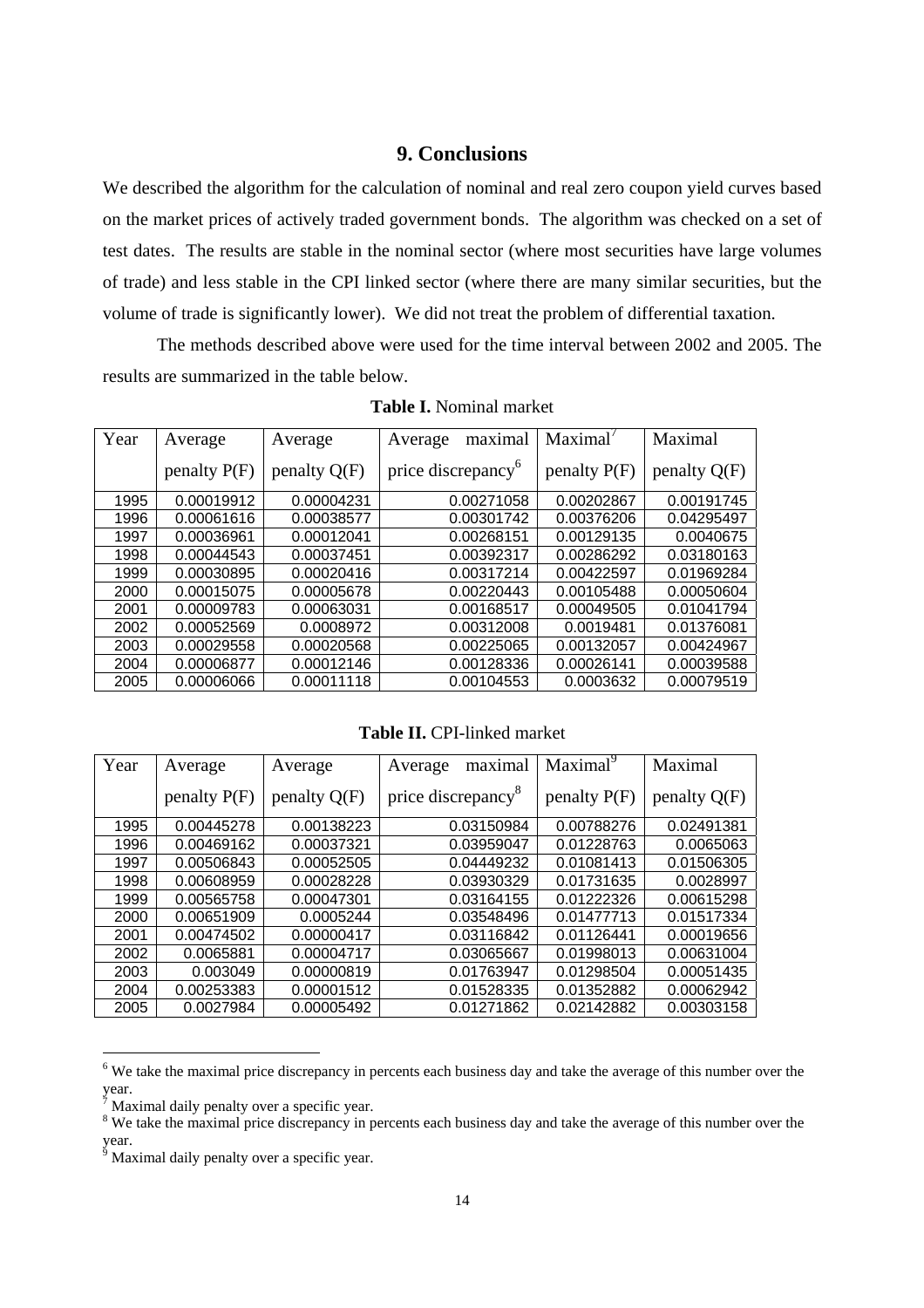We provide in the Figure 7 below the cumulative distribution function of the pricing error based on the nominal bonds between 1995 and 2006 (61,131 data points). The horizontal axis represents the pricing error in basis points (10bp means 0.1%), while the vertical axis is the cumulative distribution function of the price discrepancies.



**Figure 7.** The cumulative distribution function of the pricing error based on nominal bonds during 1995-2006. Price discrepancies (the horizontal axis) are in basis points.

All the price discrepancies are between -150 and +150 basis points. Out of the sample of 61,131 observations 99.9755% are between  $-1\%$  and  $+1\%$ , and 99% of the price discrepancies are between -36bp and +36bp. For a market with low liquidity (especially during 1995-1998) this is a very good result.

Based on these results, the monetary department of the Bank of Israel switched over to this new method of defining the zero-coupon yield curve for the purpose of inflation forecast. Similar algorithms are used by many companies world-wide, like RiskMetrics (www.riskmetrics.com), Kamakura (www.kamakuraco.com), and Episolutions (www.episolutionsinc.com).

#### **References**

Andersen, L. (2005), Yield Curve Construction with Tension Splines, working paper, http://papers.ssrn.com/sol3/papers.cfm?abstract\_id=871088

Anderson, N. and Sleath, J. (1999), "New estimates of the UK real and nominal yield curves",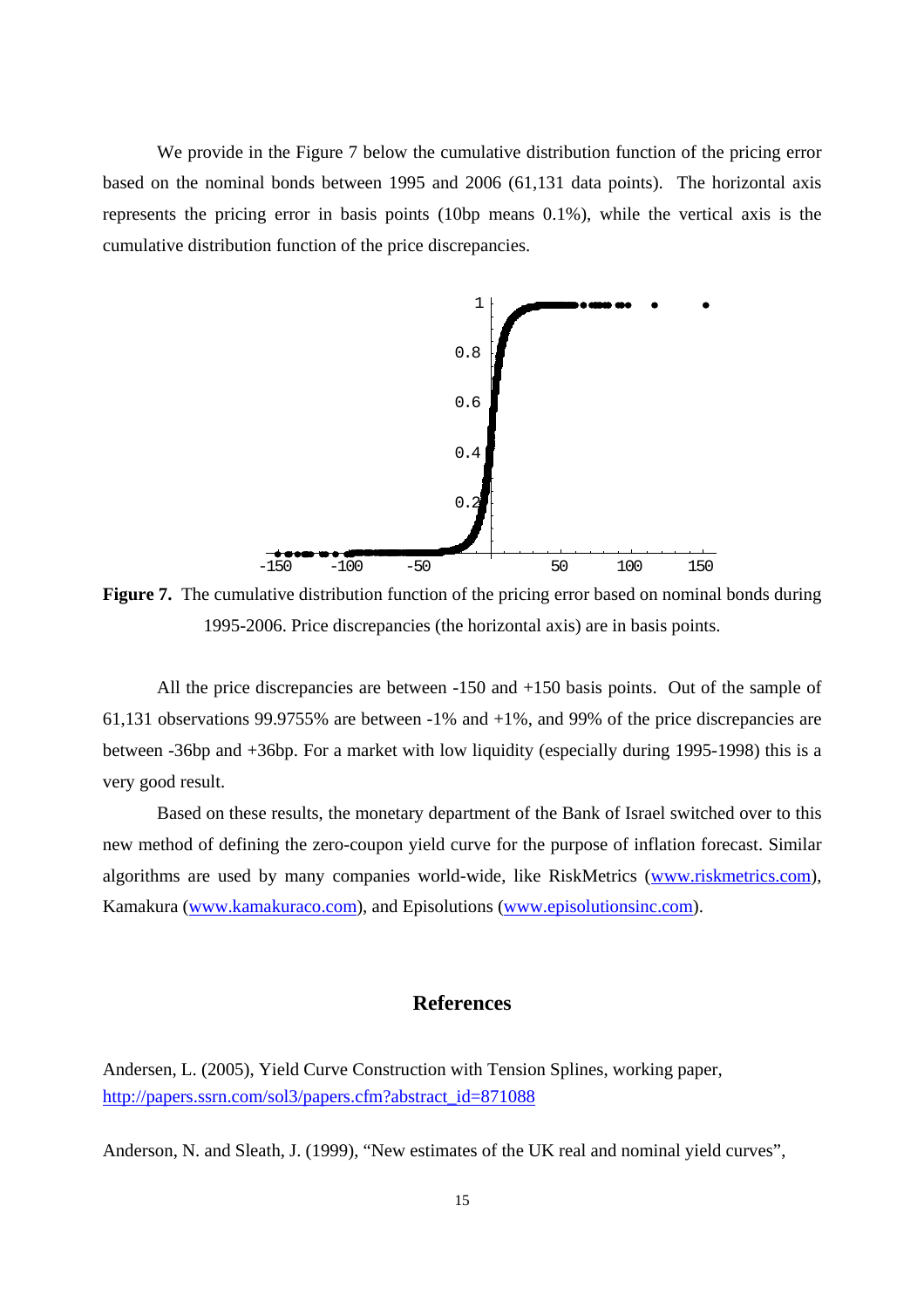*Bank of England Quarterly Bulletin*, 384-392.

Anderson, N. and Sleath, J., New Estimates of the UK real and nominal yield curves. http://ideas.uqam.ca/ideas/data/Papers/boeboeewp126.html or http://www.bankofengland.co.uk/qb/qb990403.pdf

Bank of International Settlements, (March 1999), "Zero-Coupon Yield Curves: Technical Documentation".

Bank of International Settlements, (October 2005), "Zero-Coupon Yield Curves: Technical Documentation", Monetary and Economic Department.

Brousseau, V. (2002), The functional form of yield curves, Working Paper 148, European Central Bank.

Deacon, M. and Derry, A. (1994), Estimating the Term Structure of Interest Rates, Bank of England.

Deriving and Fitting Interest Rate Curves Using MATLAB® and the Financial Toolbox, Financial Engineering Technical Brief, www.mathworks.com

Evans, M. (1998), Real Rates, Expected Inflation and Inflation Risk Premia, *Journal of Finance*, 53(1), 187-218.

Fisher, M., Nychka, D. and Zervos, D. (1995), "Fitting the Term Structure of Interest Rates with Smoothing Splines," Working Paper 95-1, Finance and Economics Discussion Series, Federal Reserve Board.

Fisher, M. and Zervos, D. (1996), Yield Curve, in Computational Economics and Finance, ed. H. Varian, Springer, p. 269-302.

Gerlach, S. (2001), "Interpreting the Term Structure of Interbank Rates in Hong Kong". Hong Kong Institute for Monetary Research Working Paper, No.14.

Hagan, P. and West, G. (November 2004), "Interpolation methods for yield curve construction", unpublished manuscript.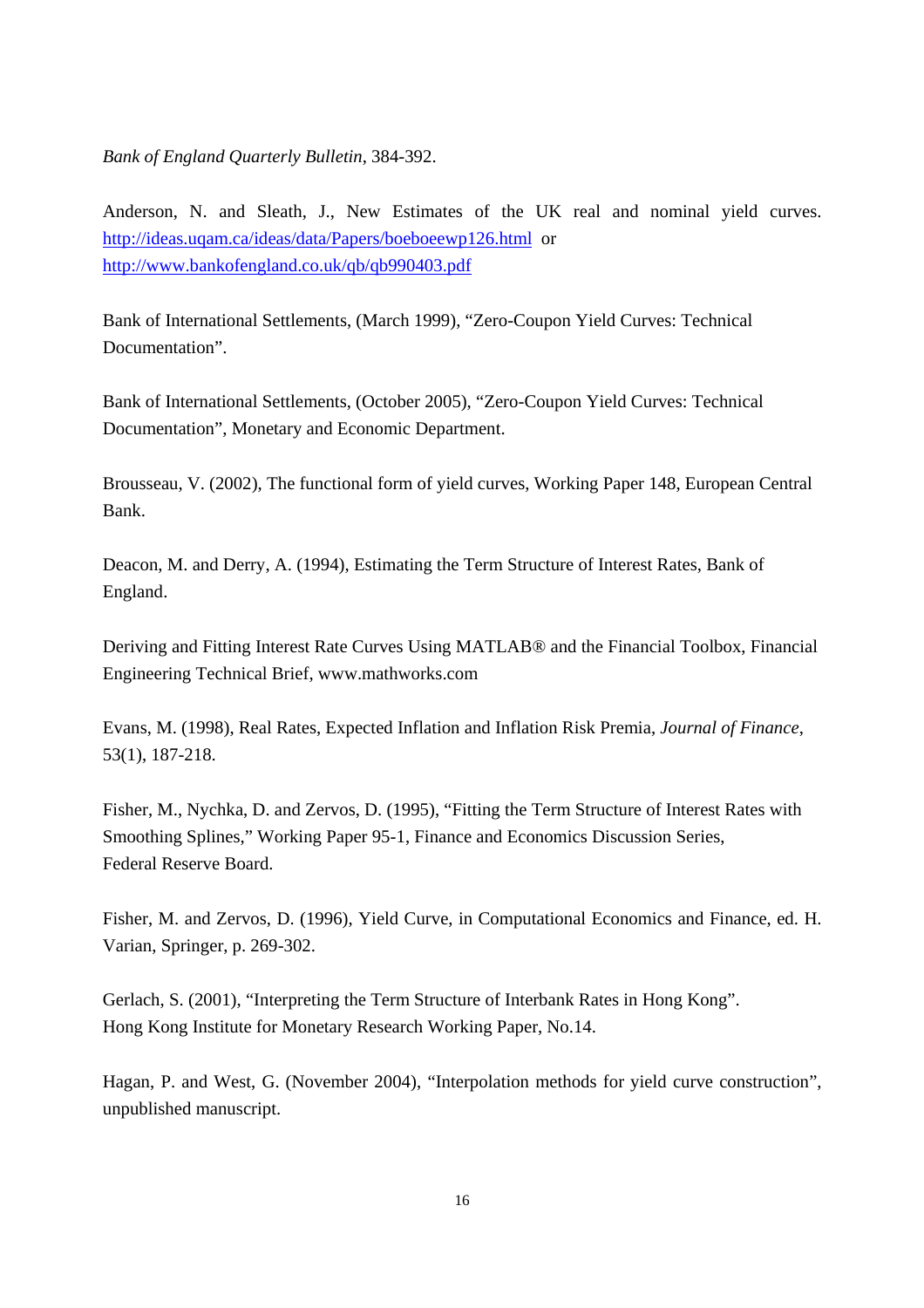Hull, J. (2000), Options, Futures and Other Derivatives, Prentice Hall, 4-th ed., p. 87-95.

Indian term structure, http://www.indiainfoline.com/bisc/iimappr2.html

Ioannides, M. (2003), A comparison of yield curve estimation techniques using UK data, *Journal of Banking and Finance*, 27, 1–26

Maltz, A. (2002), Estimation of zero-coupon curves in DataMetrics, *RiskMetrics Journal*, 3 (1), 27-39.

Monetary Authority of Singapore, (May 1999), "The Term Structure of Interest Rates, Inflationary Expectations and Economic Activity: Some Recent US Evidence", Occasional Paper No.12.

Nelson, C.R. and Siegel, A.F. (1987), "Parsimonious Modelling of Yield Curves", *Journal of Business*, 60, pp. 473-89.

Svensson, L.E.O. (1994), "Estimating and interpreting forward interest rates: Sweden 1992-1994", NBER Working Paper Series, No.4871.

Svensson, L.E.O. (1995), "Estimating Forward Interest Rates with the Extended Nelson & Siegel Method", *Quarterly Review*, Sveriges Riksbank, Nu. 3, 13-26.

Vasicek, O.A. and Fong, H.G. (1982), "Term Structure Modeling Using Exponential Splines", *Journal of Finance*, 37:2, p. 339-348.

Waggoner, D. (November 1997), Spline Methods for Extracting Interest Rate Curves from Coupon Bond Prices, Federal Reserve Bank of Atlanta, Working Paper 97-10, http://mscf.gsia.cmu.edu/BPM/WaggonerSpline.pdf

Wets, R. Bianchi, S. and Yang, L., Serious Zero-Curves, manuscript, available at www.episolutionsinc.com.

Yu, I. and Fung, L. (2002), Estimation of Zero-Coupon yield curves based on exchange fund bills and notes in Hong Kong, Hong Kong Monetary Authority.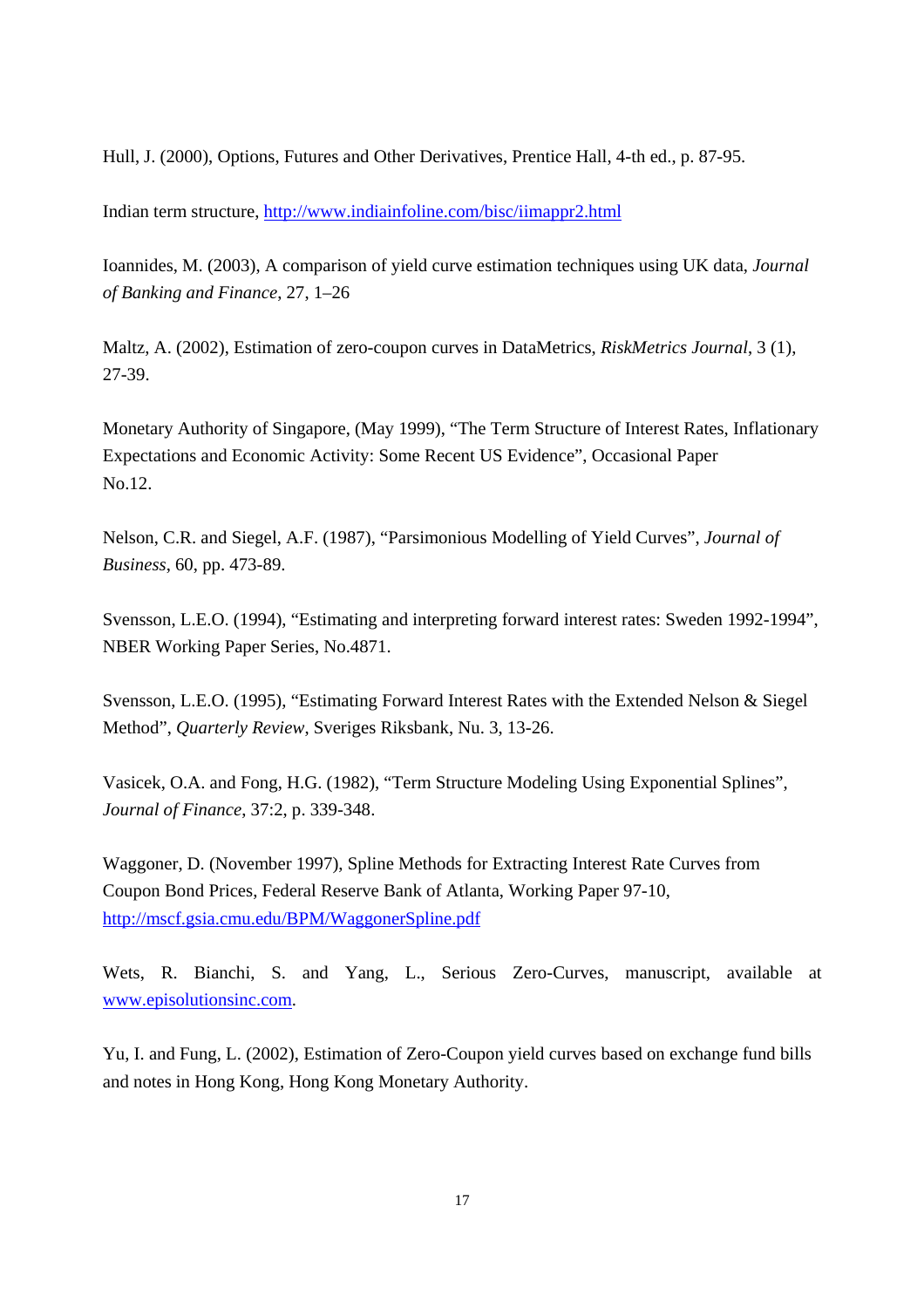Zangari, P. (1997), An investigation into term structure estimation methods for RiskMetrics, *RiskMetrics Monitor*, pp. 3–31.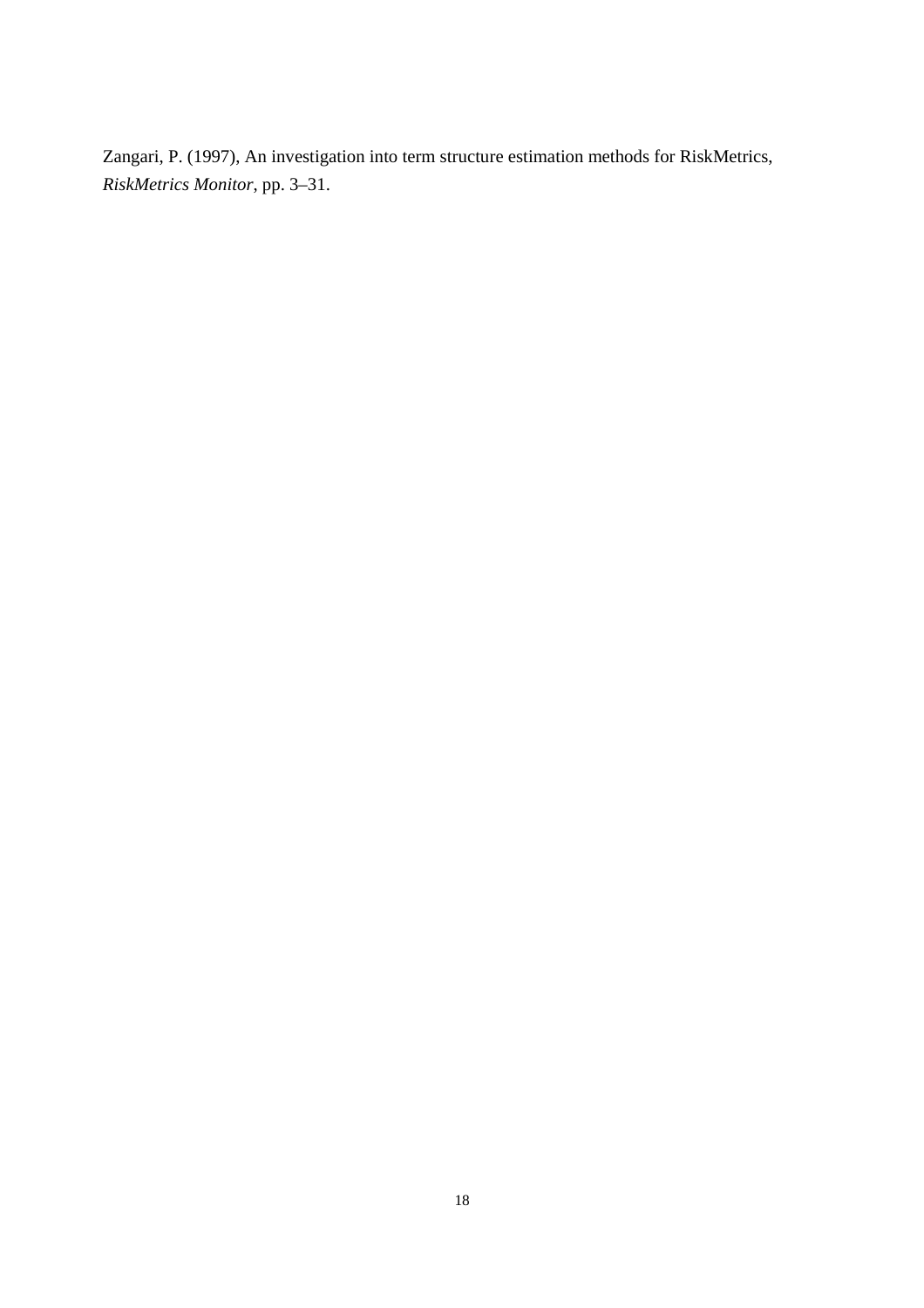#### **Appendix A. Discrete and continuous discounting**

According to the Monetary Department of the Bank of Israel, the discrete discounting method used in Israel is based on the following formula:

(A1) 
$$
\text{Pr} \text{ } ice = \sum_{\text{parameters}} \frac{C_i}{(1+y)^{\frac{D_i}{365}}} = \sum_{\text{components}} \frac{(1+c)^{\frac{D_i}{365}} - 1}{(1+y)^{\frac{D_i}{365}}} + \frac{1}{(1+y)^{\frac{D_T}{365}}},
$$

where c is the coupon rate,  $D_i$  is the number of days between the current date and the coupon payment. This is the act/365 method and the actual coupon payments are bigger in leap years.

This means that the continuously compounded zero-coupon yield based on 365 days in a year can be translated to discrete yield according to:

(A2) 
$$
e^{-\frac{D}{365}y_c} = \frac{1}{(1+y_d)^{\frac{D}{365}}}
$$

or equivalently

$$
y_c = \ln(1 + y_d)
$$

and the final formula for translating continuously compounded yield into daily yield is:

$$
y_d = e^{y_c} - 1.
$$

#### **Appendix B. Forward rates**

Definitions:

Denote by  $t$  – current time (date) and by  $B(s)$  price of a zero coupon bond maturing at *s*. Then using continuous discounting we can define the zero-coupon yield curve as  $B(s) = e^{-sr(s)}$ , or equivalently  $r(s) = -\frac{\ln(B(s))}{\ln(s)}$ *s*  $r(s) = -\frac{\ln(B(s))}{s}.$ 

As soon as the whole term structure of interest rates is known, one can derive the implied forward rates by using the following algorithm:

 Denote by r(t) the zero coupon continuously compounded interest rate. Then a forward loan (of size 1) starting at S and maturing at T can be valued as follows:

(B1) 
$$
0 = 1 \cdot e^{-r(S)S} - x \cdot e^{-r(T)T}
$$

thus  $x = e^{r(T)T - r(S)S}$ , this means that the continuously compounded interest on this loan is  $e^{r(T)T-r(S)S} = e^{(T-S)*y}$  and (see also formula 4.1 in Hull) the forward rate between S and T: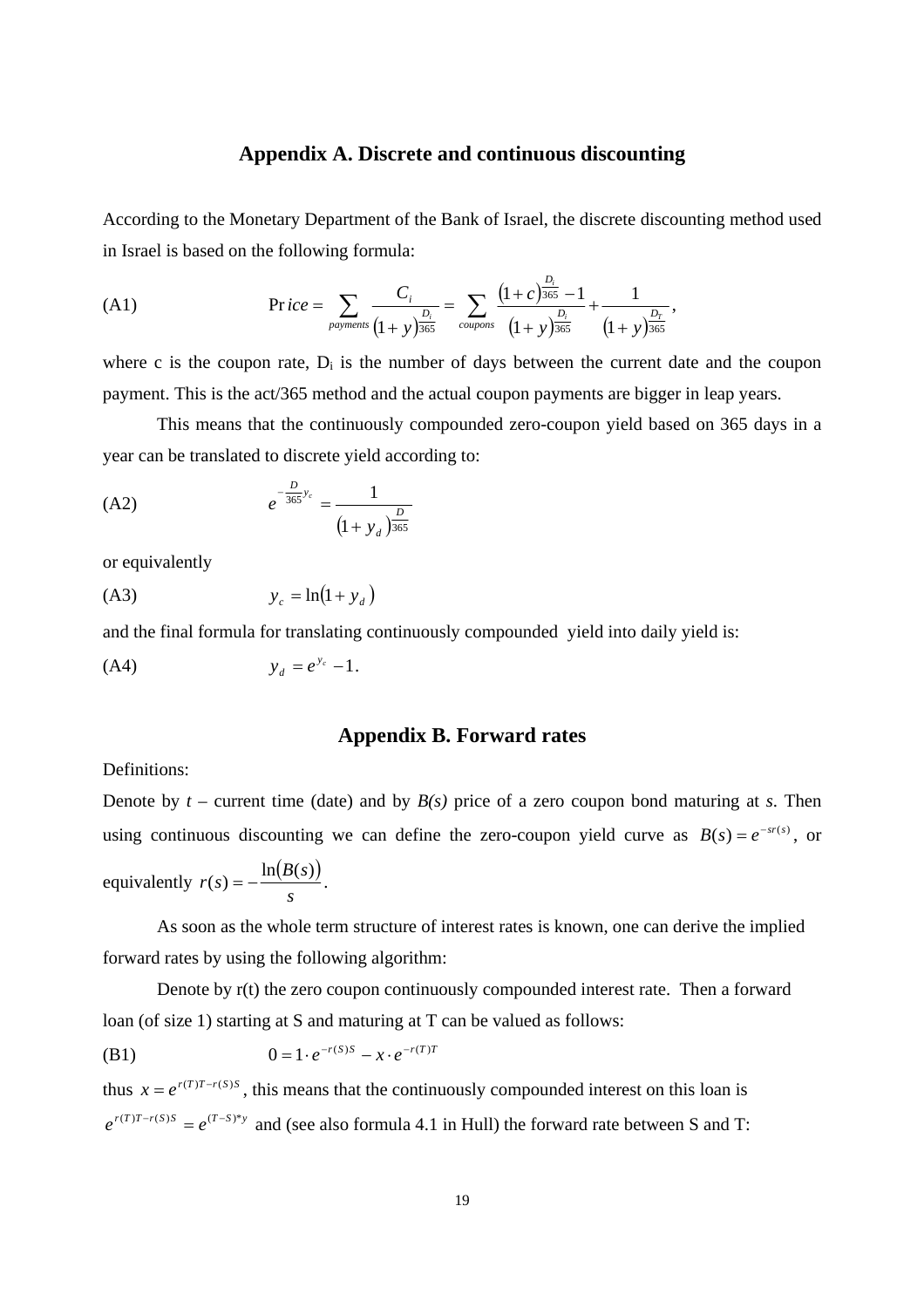(B2) 
$$
y(S,T) = \frac{r(T)T - r(S)S}{T - S}
$$

Note that this formula is very similar to differentiation and the fact that we use a piecewise linear interpolation will lead to artificial jumps near our grid points. For example, if the two years zero coupon rate  $r(2)=10\%$  and a similar 3 years rate is  $r(3)=10.75\%$ , the corresponding forward rate is  $y(2,3)=12.25\%$ .

An instantaneous forward rate can be derived when the two dates S and T are very close. In order to derive the limit rate when  $T\rightarrow S$  we can use the L'Hopitale rule (see Hull p. 95):

(B3) 
$$
\lim_{T \to S} \frac{r(T)T - r(S)S}{T - S} = \lim_{\Delta \to 0} \frac{r(S + \Delta)(S + \Delta) - r(S)S}{\Delta} = r(S) + S \cdot \frac{\partial r(S)}{\partial S}
$$

The instantaneous forward rate is

(B4) 
$$
f(S) = r(S) + S \cdot \frac{\partial r(S)}{\partial S}
$$

Note that the discounting can be done easily with the forward rates. The present value of 1 paid at time T is

(B5) 
$$
B(T) = \exp\left(-\int_{0}^{T} f(s)ds\right).
$$

#### **Appendix C. Example of a difference between naive and correct rates**

Due to the special features of CPI linked bonds there can be a significant difference between naive and properly calculated interest rates. To demonstrate such an example, see the following Figure 8, where the points represent the naively calculated yields on Galil and the thick line shows the calculated CPI linked zero coupon curve as of 18-May-2003. It seems that the calculated yield curve is too low (at least for long time horizon). However when looking at the price match one can see that the differences between actual and predicted prices are distributed around zero. To explain this phenomenon let us consider the following example.